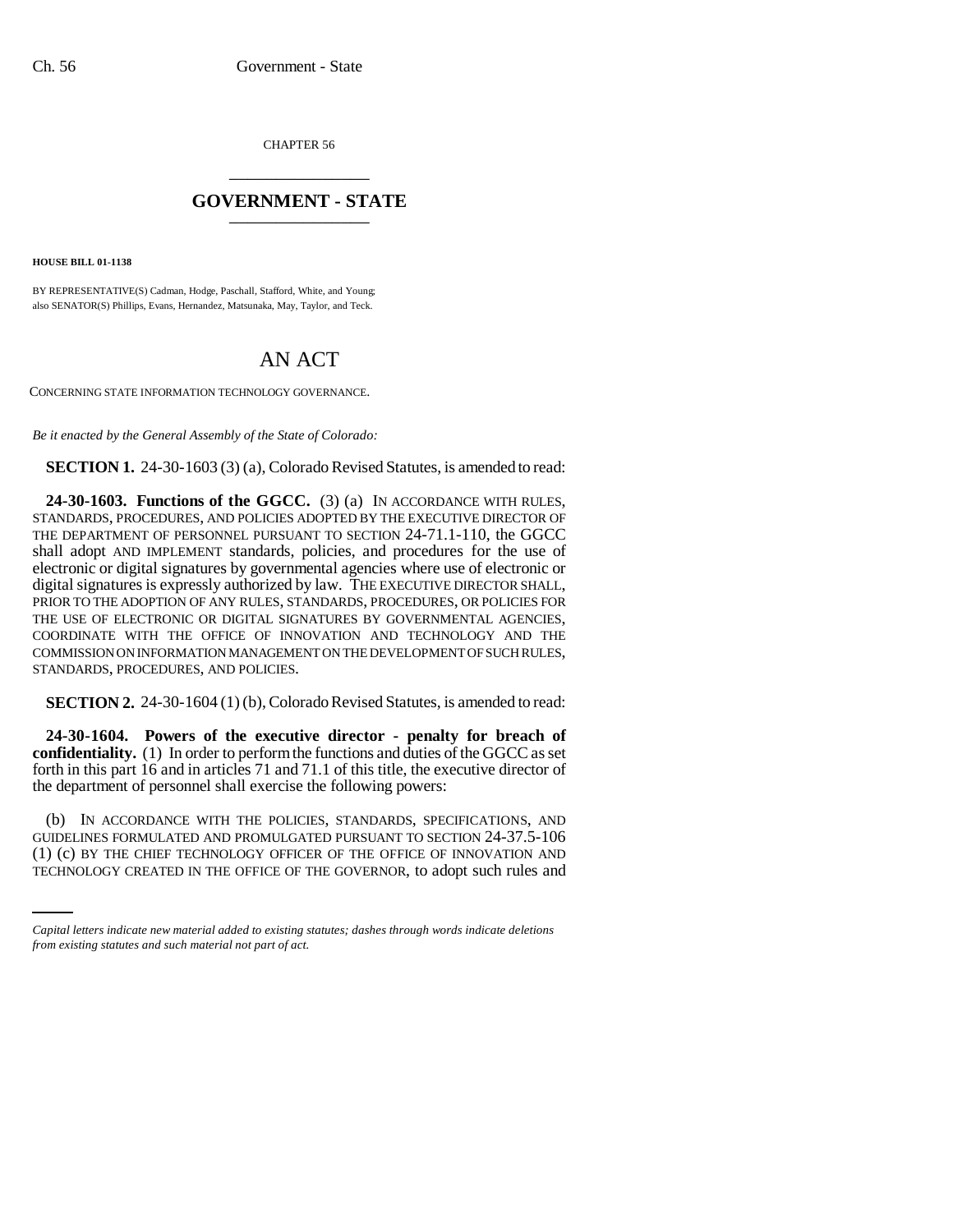regulations as may be necessary to carry out the purposes and provisions of this part 16, article 71 of this title regarding digital or electronic signatures, and article 71.1 of this title regarding government electronic transactions;

**SECTION 3.** 24-37.5-106 (1) (c), (1) (e), (1) (i), and (1) (j), Colorado Revised Statutes, are amended, and the said 24-37.5-106 is further amended BY THE ADDITION OF A NEW SUBSECTION, to read:

**24-37.5-106. Chief technology officer - duties and responsibilities.** (1) The chief technology officer shall:

(c) IN CONSULTATION WITH THE EXECUTIVE DIRECTOR OF THE DEPARTMENT OF PERSONNEL AND THE COMMISSION ON INFORMATION MANAGEMENT, COORDINATE AND direct the formulation and promulgation of policies, standards, specifications, and guidelines for communication and information resources, communication and information resources technologies, and data processing in state agencies, including, but not limited to, those required to support state and local government exchange, acquisition, storage, use, sharing and distribution of geographic or base map data and related technologies and concerning the development of electronic transactions including the use of electronic signatures as specified in law;

(e) IN CONSULTATION WITH THE EXECUTIVE DIRECTOR OF THE DEPARTMENT OF PERSONNEL AND THE COMMISSION ON INFORMATION MANAGEMENT, COORDINATE AND direct the development of policies and procedures for the effective management of technology investments throughout their entire life cycle, including, but not limited to, project definition, procurement, development, implementation, operation, performance evaluation, and enhancement or retirement;

(i) IN CONSULTATION WITH THE EXECUTIVE DIRECTOR OF THE DEPARTMENT OF PERSONNEL AND THE COMMISSION ON INFORMATION MANAGEMENT, COORDINATE AND direct the establishment of statewide standards for the efficient exchange of electronic information and technology, including infrastructure, between the public and private sectors in the state;

(j) IN CONSULTATION WITH THE EXECUTIVE DIRECTOR OF THE DEPARTMENT OF PERSONNEL, evaluate the feasibility of outsourcing communication and information resources and data processing resources and services and outsource those resources and services that would be beneficial to the state.

(2) THE CHIEF TECHNOLOGY OFFICER SHALL DESIGNATE A CHIEF INFORMATION OFFICER FOR THE STATE.THE CHIEF INFORMATION OFFICER SHALL HAVE SUCH DUTIES AND RESPONSIBILITIES AS MAY BE ASSIGNED BY THE CHIEF TECHNOLOGY OFFICER. ALL POWERS AND AUTHORITY GRANTED TO THE CHIEF TECHNOLOGY OFFICER MAY BE EXERCISED BY THE CHIEF INFORMATION OFFICER IN THE ABSENCE OF THE CHIEF TECHNOLOGY OFFICER OR IF THE CHIEF TECHNOLOGY OFFICER FOR ANY REASON IS UNABLE TO PERFORM THE REQUIRED DUTIES.

**SECTION 4.** 24-37.5-201 (2) (a) (III) and (3), Colorado Revised Statutes, are amended to read:

**24-37.5-201. Commission on information management - creation -**